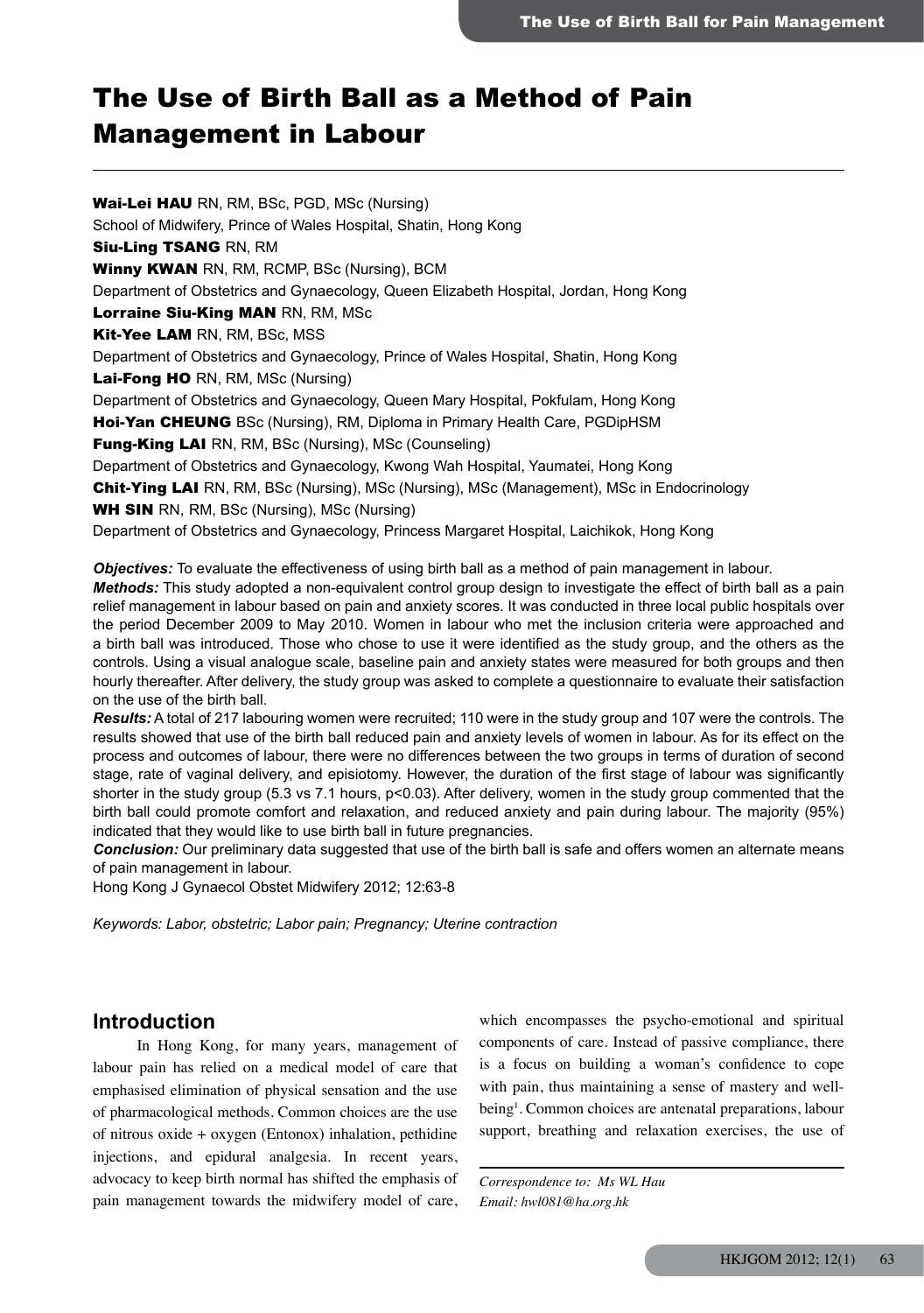transcutaneous electrical nerve stimulation, and the birth ball.

The birth ball is also known as the fitball, swissball, and Petzi ball, and was first used by physiotherapists for patients with back pain in the 1960s. In the 1980s, Perez and Simkin introduced it into antenatal classes and called it a birth ball2 . Later it was developed as a midwifery tool to help women to control their labour. Obstetric units in Germany and the United Kingdom started to use it in the 1990s<sup>3</sup>. Gradually, its use became widespread and has been recommended as an excellent comfort and fitness tool for women to use during pregnancy, labour, birth, and the postpartum period.

The suggested benefits of using birth ball during labour are decrease of pain, anxiety reduction, less use of pethidine, facilitation of fetal head descent and rotation, reducing the duration of the first stage of labour, and enhancing maternal satisfaction and well-being<sup> $4-7$ </sup>. As there are no observed side-effects from its use, the main concern is its safety<sup>8</sup>. To ensure the optimal and safe use of the birth ball, a policy or protocol should be formulated $2,9$ .

However, most of the reported benefits from the birth ball were descriptive, and to date its use has not been studied or evaluated using objective research methods. As there appeared to be increasing interest in using the birth ball as an alternative means of labour pain relief, appropriate investigation of its effectiveness for this purpose appeared necessary. This served the purpose of this study, which is the first of its kind in Hong Kong.

# **Methods**

This study adopted a non-equivalent control group design to determine the effect of the birth ball for pain relief during labour. The objectives were to: (1) investigate the effect of using the birth ball as a means of pain and anxiety management during labour; (2) explore the maternal experience stemming from such use; and (3) search for any consequential adverse obstetric outcomes.

### *Samples*

Participants for this study were women in labour giving birth in three local public hospitals over the period December 2009 to May 2010. The following criteria were used for recruiting subjects: (1) Chinese women able to speak Cantonese, and (2) primigravida in early labour, having regular uterine contractions and cervix of less than 1 cm long, and more than 1 finger dilated. A total of 217

participants were recruited into the study; 110 were in the study group and 107 were controls.

### *Data Collection*

On admission to the labour ward, women who met the inclusion criteria were approached and had the details of the study explained. Those who agreed to participate were asked to sign the consent form. Basic demographic and clinical information were then obtained by the investigators.

When the participants began to ask for pain relief, they were given a detailed description on the use of the birth ball, including a reference pamphlet. Those who chose to use the birth ball were deemed to be in the study group. Following this, their baseline pain and anxiety state was measured using two self-reported visual analogue scales (VASs). Both of these scales consist of a 10-cm horizontal line with descriptors of 'no anxiety/pain' on the left and 'worst possible anxiety/pain' on the right. Participants were asked to indicate how anxious and painful they were feeling 'right now' by marking the appropriate place on the line. Higher values indicated increased levels of anxiety/ pain. Pain and anxiety states were then measured hourly to assess their association with the birth ball. Participants were given the option to continue or stop using the birth ball at any time, and other pain relief methods (including drugs) were offered as required.

The VAS was a simple, self-reporting device used extensively to measure unpleasant symptoms such as pain, nausea, fatigue, and dyspnoea<sup>10</sup>. It avoids the pitfalls of language involved in a graphic rating scale, and is appropriate for a variety of subjects, including women in labour. Previous studies on labour pain had adopted this tool widely and it was shown to have high validity and reliability<sup>11,12</sup>.

Those who declined use of the birth ball were assigned as the control group. They were allowed to choose other available pain relief methods as required. As for the study group, their pain and anxiety were measured before using other methods and then hourly thereafter. Within 2 hours of being delivered, participants in the study group were asked to respond to a questionnaire, which was designed to collect data on their satisfaction with the birth ball experience.

# **Results**

### *Sample Characteristics*

A total of 217 primiparous women took part in this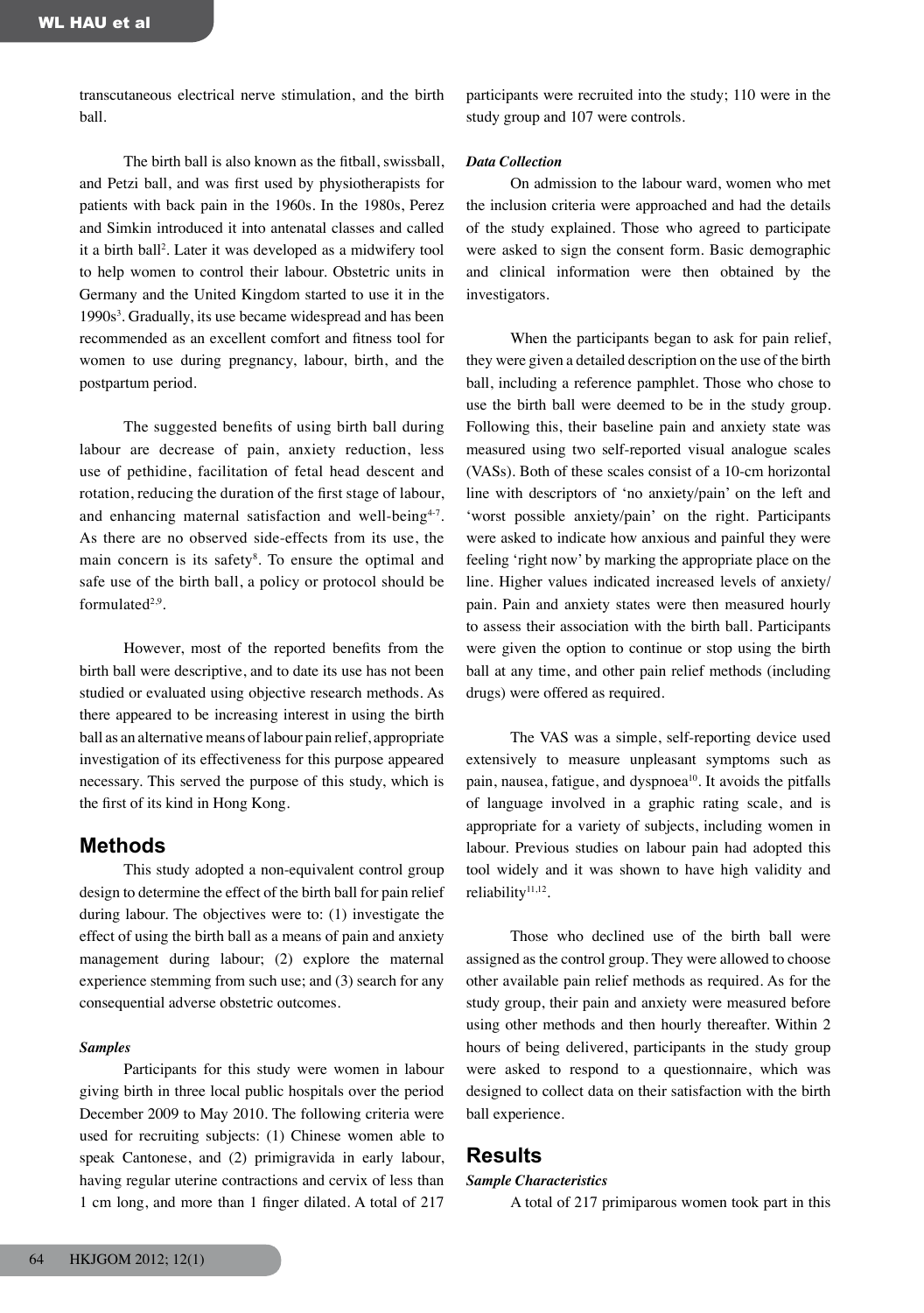study; 110 were in the study group and 107 were deemed controls. On comparison of their respective demographic and obstetric data, there were no significant differences (p>0.05) between the two groups in terms of age, maternal height, gestational age, and infant birth weight. The only difference was that the controls were heavier  $(p<0.04)$ . Table 1 summarises their characteristics.

### *Pain and Anxiety Scores of the Study and Control Groups*

Before initiation of the intervention, the mean VAS scores for pain and anxiety were significantly lower in the study group than in the controls, respective values being 3.6 vs 5.4 for pain and 2.9 vs 4.8 for anxiety. Both the study group and the controls showed a mild increase in their mean VAS pain scores 1 hour after using their respective pain relief methods, from 3.6 to 3.8, and from 5.4 to 5.5, respectively. The pain scores for both groups continued to be determined, whether or not they chose a second pain relief method. For the study group, this second method could be any method other than the birth ball (e.g. nitrous oxide + oxygen or pethidine injections). For the controls, the second method could be any method other than the one they had already used. Once again, the study group had significantly lower mean VAS scores (6.1 vs 7.0). The anxiety score showed a similar pattern (Table 2).

# *Effects of Using the Birth Ball on the Process and Outcome of Labour*

No adverse effects were noted in association with use of the birth ball. Recourse to intrapartum oxytocin (syntocinon) was similar in both groups, although the study group had a higher percentage of women for whom labour was induced. There were no differences between the two groups in terms of duration of the second stage, and rates of vaginal delivery and episiotomy, Apgar score of the babies, and admissions to the neonatal intensive care unit. Although the episiotomy rate in the study group was 10% lower, this difference was not statistically significant. However, the mean duration of the first stage of labour was significantly shorter in the study group (5.3 vs 7.1 hrs; Table 3).

#### *Duration of Using Birth Ball and the Obstetric Outcomes*

Correlation analysis between the duration of birth ball use and obstetric outcomes showed no statistically significant difference in terms of length of first and second stages of labour and mode of delivery (Table 4).

### *Other Pain Relief Methods Used*

Concerning the use of other means of pain relief, both groups used a variety of pain relief methods including

# **Demographics Mean ± standard deviation p Value Study group (n=110) Controls (n=107)** Age (years) 29.7  $\pm$  5.1 29.7  $\pm$  5.1 0.743 Height (cm)  $157.0 \pm 14.8$  158.0  $\pm 5.3$  0.522 Weight (kg) 67.4 ± 8.6 70.0 ± 9.3 <0.04  $\leq 0.04$ Gestation (weeks)  $39.3 \pm 1.3$   $38.9 \pm 3.3$  0.243 Baby birth weight (g)  $3184.8 \pm 441.4$   $3182.3 \pm 393.4$  0.978

#### **Table 1. Demographic data of the birth ball study**

# **Table 2. Pain and anxiety scores of the 2 groups\***

| <b>Time of measurement</b>                            | <b>Pain score</b>          |                           | <b>Anxiety score</b> |                            |                           |         |
|-------------------------------------------------------|----------------------------|---------------------------|----------------------|----------------------------|---------------------------|---------|
|                                                       | Study group                | Control group             | p Value              | <b>Study group</b>         | Control<br>group          | p Value |
| On starting                                           | $3.6 \pm 2.9$<br>$(n=110)$ | $5.4 \pm 2.5$<br>$(n=97)$ | < 0.001              | $2.9 \pm 2.9$<br>$(n=110)$ | $4.8 \pm 3.3$<br>$(n=97)$ | < 0.001 |
| 1 Hour after 1st pain relief<br>intervention          | $3.8 \pm 3.1$<br>$(n=107)$ | $5.5 \pm 2.6$<br>$(n=95)$ | < 0.001              | $2.9 \pm 2.9$<br>$(n=106)$ | $4.7 \pm 3.2$<br>$(n=95)$ | < 0.001 |
| On starting 2nd method of pain<br>relief intervention | $6.1 \pm 2.4$<br>$(n=91)$  | $7.0 \pm 2.3$<br>$(n=66)$ | 0.022                | $4.1 \pm 2.9$<br>$(n=91)$  | $5.9 \pm 2.9$<br>$(n=66)$ | < 0.001 |

Data are shown as mean  $\pm$  standard deviation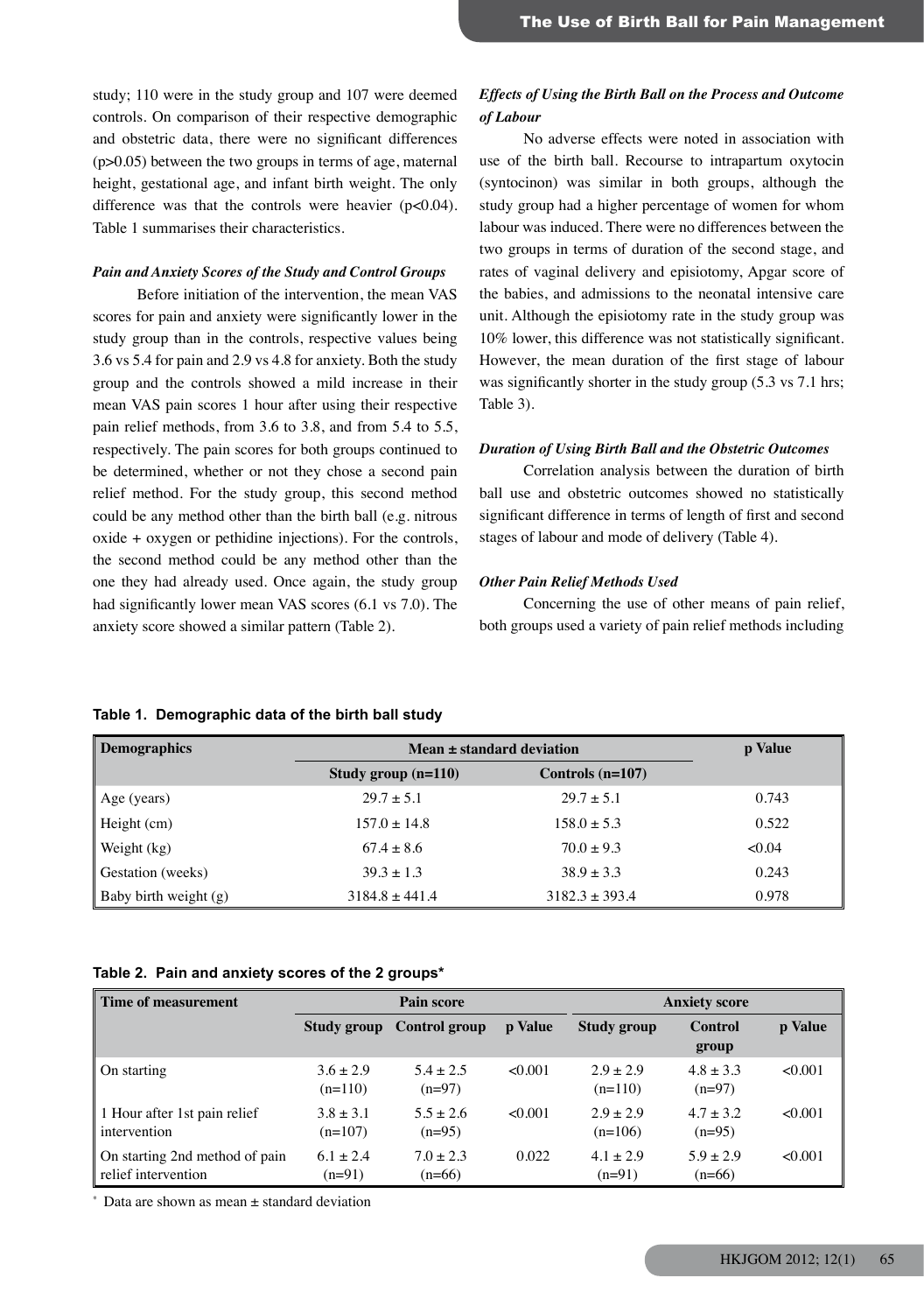| Process / outcome of labour                  | Data*                 | p Value               |        |
|----------------------------------------------|-----------------------|-----------------------|--------|
|                                              | Study group $(n=110)$ | Control group (n=107) |        |
| Induction of labour $(\%)$                   | 84.5                  | 63.6                  | <0.002 |
| Use of syntocinon $(\%)$                     | 87.3                  | 77.6                  | 0.072  |
| Duration of first stage (hours) <sup>†</sup> | $5.3 \pm 5.1$         | $7.1 \pm 5.3$         | <0.03  |
| Duration of second stage (mins) <sup>†</sup> | $41.4 \pm 32.8$       | $43.7 \pm 35.6$       | 0.634  |
| Vaginal delivery $(\%)$                      | 71.8                  | 75.7                  | 0.310  |
| Episiotomy $(\%)$                            | 61.8                  | 71.0                  | 0.098  |
| Apgar score at                               |                       |                       |        |
| 1st minute                                   | $8.3 \pm 1.0$         | $8.4 \pm 0.8$         | 0.821  |
| 5th minute                                   | $9.0 \pm 1.0$         | $9.2 \pm 0.9$         | 0.073  |
| % of babies admitted to:                     |                       |                       |        |
| <b>SCBU</b>                                  | 16.5                  | 14.3                  | 0.222  |
| <b>NICU</b>                                  | 0.9                   | 4.8                   |        |

## **Table 3. Process and outcome of labour**

Abbreviations: SCBU = Special Care Baby Unit; NICU = Neonatal Intensive Care Unit

Data are shown as % or mean  $\pm$  standard deviation

† Caesarean section cases excluded

|  | Table 4. Correlations between the duration of using birth ball and the obstetric outcomes |  |  |  |  |
|--|-------------------------------------------------------------------------------------------|--|--|--|--|
|--|-------------------------------------------------------------------------------------------|--|--|--|--|

| <b>Process / outcome of labour</b> | Duration of using birth ball |                                    |                                    |  | p Value |
|------------------------------------|------------------------------|------------------------------------|------------------------------------|--|---------|
|                                    | 25th Percentile<br>$(n=50)$  | <b>50th Percentile</b><br>$(n=33)$ | <b>75th Percentile</b><br>$(n=27)$ |  |         |
| Mode of delivery $(\%)$            | $(n=41)$                     | $(n=25)$                           | $(n=18)$                           |  |         |
| Caesarean section                  | 24.0                         | 27.3                               | 37.0                               |  | 0.474   |
| Vaginal birth                      | 76.0                         | 72.7                               | 63.0                               |  |         |
| Duration of 1st stage $(\%)$       | $(n=39)$                     | $(n=24)$                           | $(n=17)$                           |  |         |
| $< 8$ Hours                        | 56.3                         | 18.8                               | 25.0                               |  | 0.564   |
| $>8$ Hours                         | 47.1                         | 32.4                               | 20.6                               |  |         |
| Duration of 2nd stage $(\%)$       |                              |                                    |                                    |  |         |
| $<$ 1 Hour                         | 46.7                         | 31.7                               | 21.7                               |  | 0.796   |
| $>1$ Hour                          | 55.0                         | 25.0                               | 20.0                               |  |         |

transcutaneous electrical nerve stimulation, massage, nitrous oxide + oxygen, pethidine injections, and epidural analgesia. More women in the study group received massage (p<0.001) and more women among the controls received epidural analgesia (p<0.01; Table 5).

### *Women's Subjective Experience on the Use of Birth Ball*

In response to the questionnaire presented to the study group after delivery, 85% reported that they were satisfied with the use of birth ball, and 12% stated they were highly satisfied. On being asked to identify which body parts they felt most comfortable during use of the birth ball, the top three areas identified were the back, the pelvis, and the perineum. There were many reasons for stop using the birth ball. The most common reason for ceasing use of the birth ball was wanting to rest in bed (67%). A few women (8%) found it useful at the beginning. As pain increased, however, they wanted to try other methods.

When asked to comment on the effectiveness of using the birth ball, most women reported that it promoted comfort and relaxation, and reduced anxiety as well as labour and back pains. Approximately 10% of the women strongly agreed that the birth ball could reduce back pain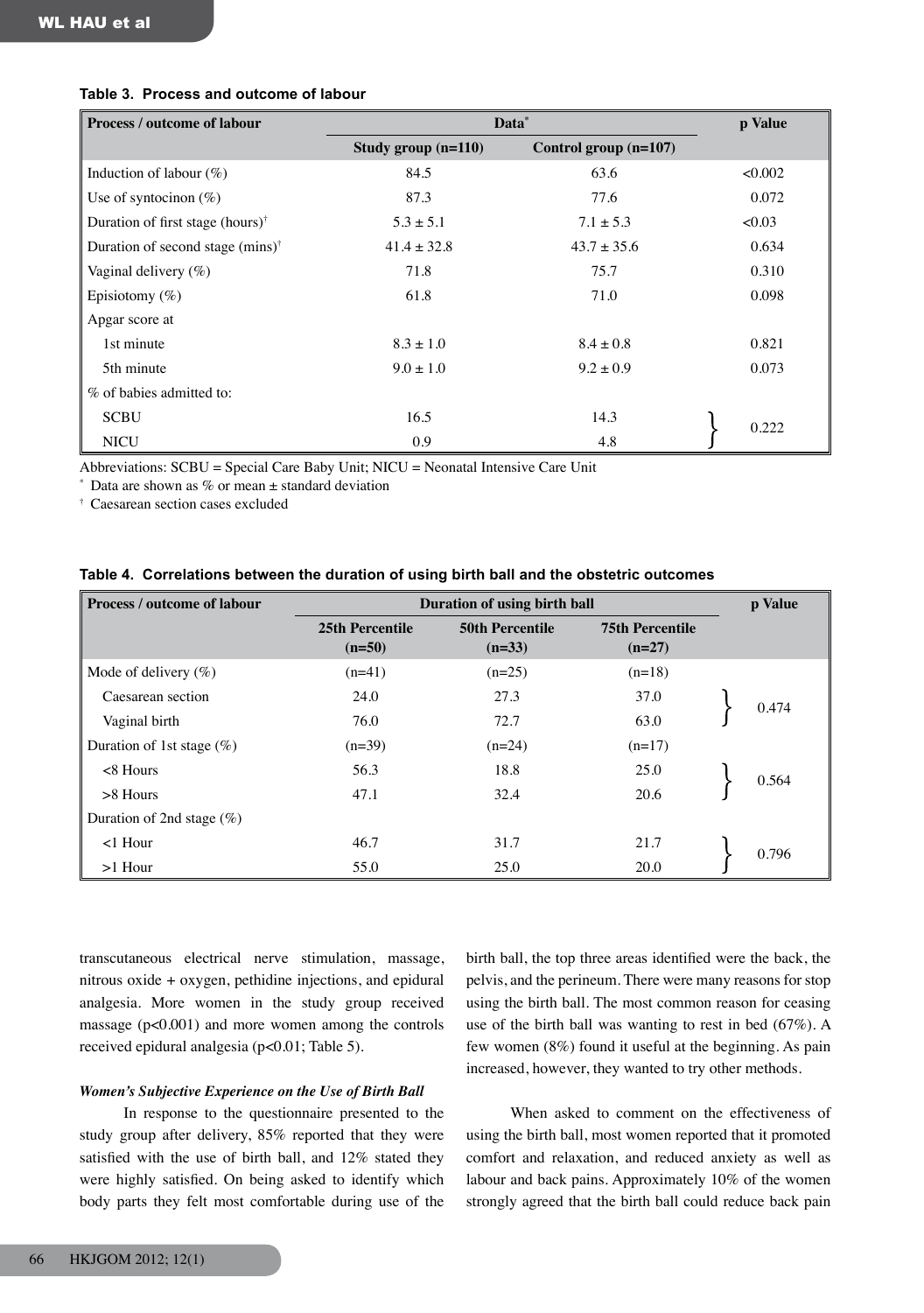| Other pain relief method                           | Study group $(n=110)$ | Control group $(n=107)$ | <b>p</b> Value |
|----------------------------------------------------|-----------------------|-------------------------|----------------|
| Transcutaneous electrical nerve stimulation $(\%)$ | 2.7                   | 5.6                     | 0.236          |
| Entonox $(\% )$                                    | 90.0                  | 94.4                    | 0.174          |
| Pethidine injection $(\%)$                         | 49.1                  | 45.8                    | 0.363          |
| Epidural analgesia $(\%)$                          | 17.3                  | 34.6                    | < 0.01         |
| Massage $(\%)$                                     | 17.3                  | 2.8                     | < 0.001        |

### **Table 5. Use of other pain relief methods**

**Table 6. Usefulness of using birth ball during labour (n=110)**

|                    | Strongly disagree $(\% )$ | Disagree $(\% )$ | Agree $(\% )$ | Strongly agree $(\% )$ |
|--------------------|---------------------------|------------------|---------------|------------------------|
| Reduce labour pain | 3.6                       | 15.5             | 74.5          | 6.4                    |
| Reduce back pain   | 0.9                       | 16.4             | 70.9          | 10.0                   |
| Reduce anxiety     |                           | 7.3              | 79.8          | 12.8                   |
| Promote comfort    |                           | 5.5              | 86.4          | 8.2                    |
| Promote relaxation |                           | 10.0             | 82.7          | 7.3                    |

and anxiety (Table 6). Approximately 95% of the study group indicated that they would like to use the birth ball in a future pregnancy.

# **Discussion**

Although the birth ball has been used in a variety of birth settings and is believed to be a simple, effective, and safe method of support and pain relief for women in labour, there have been few studies to substantiate this belief. This study has shed some lights on the effects of using the birth ball during childbirth. Its findings suggest that recourse to the birth ball could reduce pain and anxiety levels, shorten the first stage of labour, and that women were satisfied with its use.

With respect to pain management, using the birth ball appeared to reduce labour pain although not strikingly. The study and the control groups were not homogenous; women in the control group had higher VAS scores of pain and anxiety before implementation of any intervention. Thus, it could not be excluded that the two groups of women had different pain tolerance, and that women with a higher pain score at the beginning preferred other pain relief methods. Although the two groups used different pain relief methods, they had a similar mild increase of pain score in the first hour after the intervention. This probably demonstrated that the effect of birth ball was similar to the other methods. When women on either group found the pain intolerable and requested a second pain relief method, the mean pain score of the study group increased 70% while that in the controls increased 29%. This suggested that the use of the birth ball did help to reduce the pain and anxiety level of women in labour.

One of the objectives of this study was to examine whether there were any adverse effects in using the birth ball during labour in terms of obstetric outcomes. In this respect, the main finding was a significant reduction in the duration of first stage of labour, and for all other outcomes, there were non-significant differences. It has therefore been suggested that one of the benefits of the birth ball was to help the baby find its best fit through the pelvis and facilitate fetal head rotation and descent, thus making labour shorter<sup>4,7</sup>. These findings also demonstrated that use of the birth ball during labour was safe.

Another significant finding was the impact on other pain relief methods. More women in the study group received massage, while more in the controls had epidural analgesia. For women using the birth ball, their husbands might have been more involved in helping their wives. Moreover, massage could more readily be performed for women sitting or leaning on the birth ball. As the birth ball required a supportive personal presence, it is possible that the favourable effects were, in part, due to continuous emotional support. For the use of epidural analgesia, the previous assumption about different pain tolerance in the two groups might be relevant; persons with a low pain tolerance and a higher pain are more likely to choose epidural analgesia.